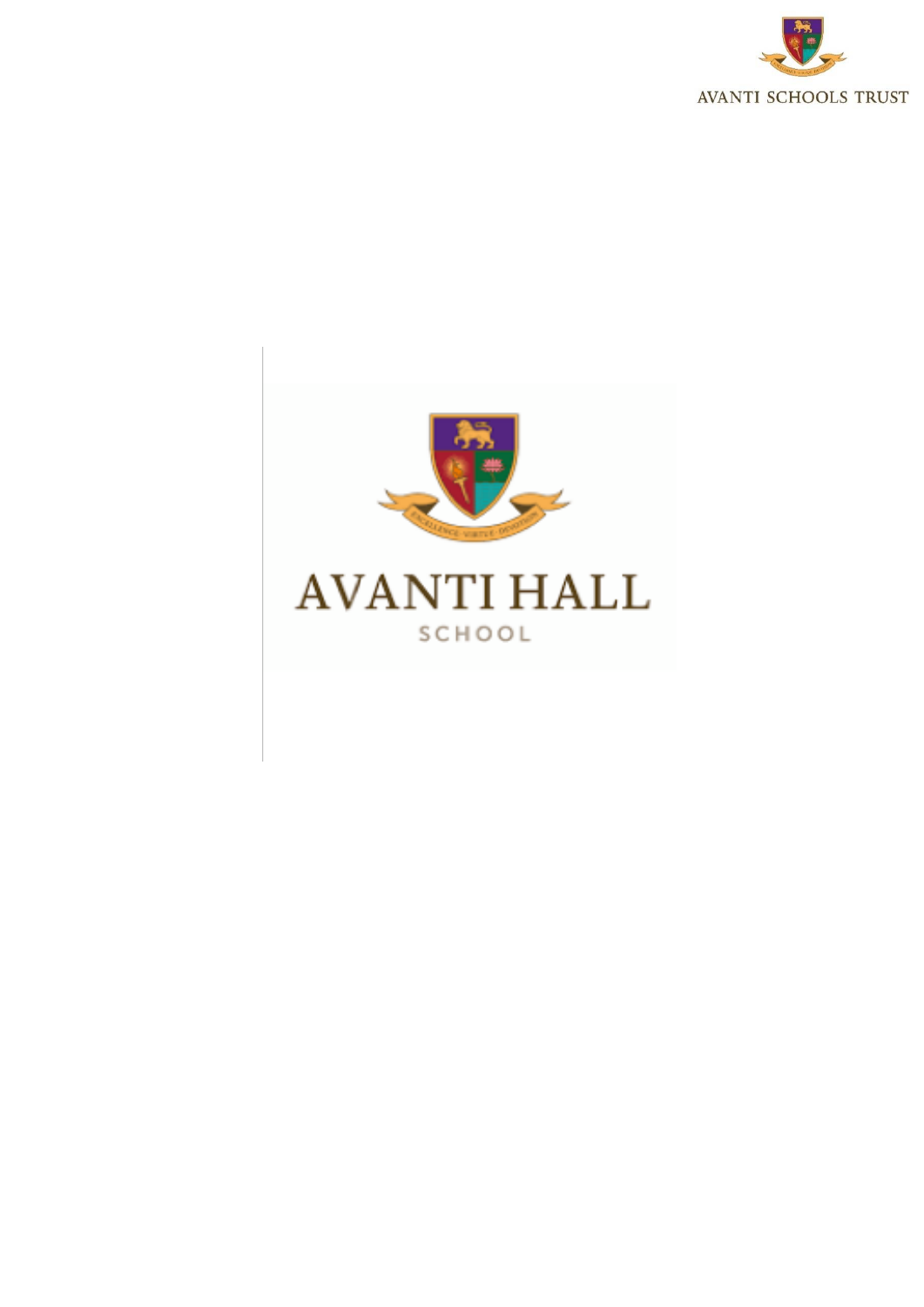

# **RELATIONSHIPS AND SEX EDUCATION POLICY**  [AVANTI SCHOOLS TRUST]

| This policy is in force until further notice from:                                                            | $Mar-21$                                             |
|---------------------------------------------------------------------------------------------------------------|------------------------------------------------------|
| This policy must be reviewed by:                                                                              | $Jan-23$                                             |
| Policy Author(s):                                                                                             | Mike Ion                                             |
| Date policy reviewed by Education Director:                                                                   | 12.03.21                                             |
| Location of publication of policy:                                                                            | <b>Trust Website/Sharepoint</b>                      |
| Under the Trust's Scheme of Delegation<br>this policy must be approved by<br>LEARNING, TEACHING AND STANDARDS | Learning, Teaching and<br><b>Standards Committee</b> |
| COMMITTEE.<br>Such approval was given on:                                                                     | 22.03.21                                             |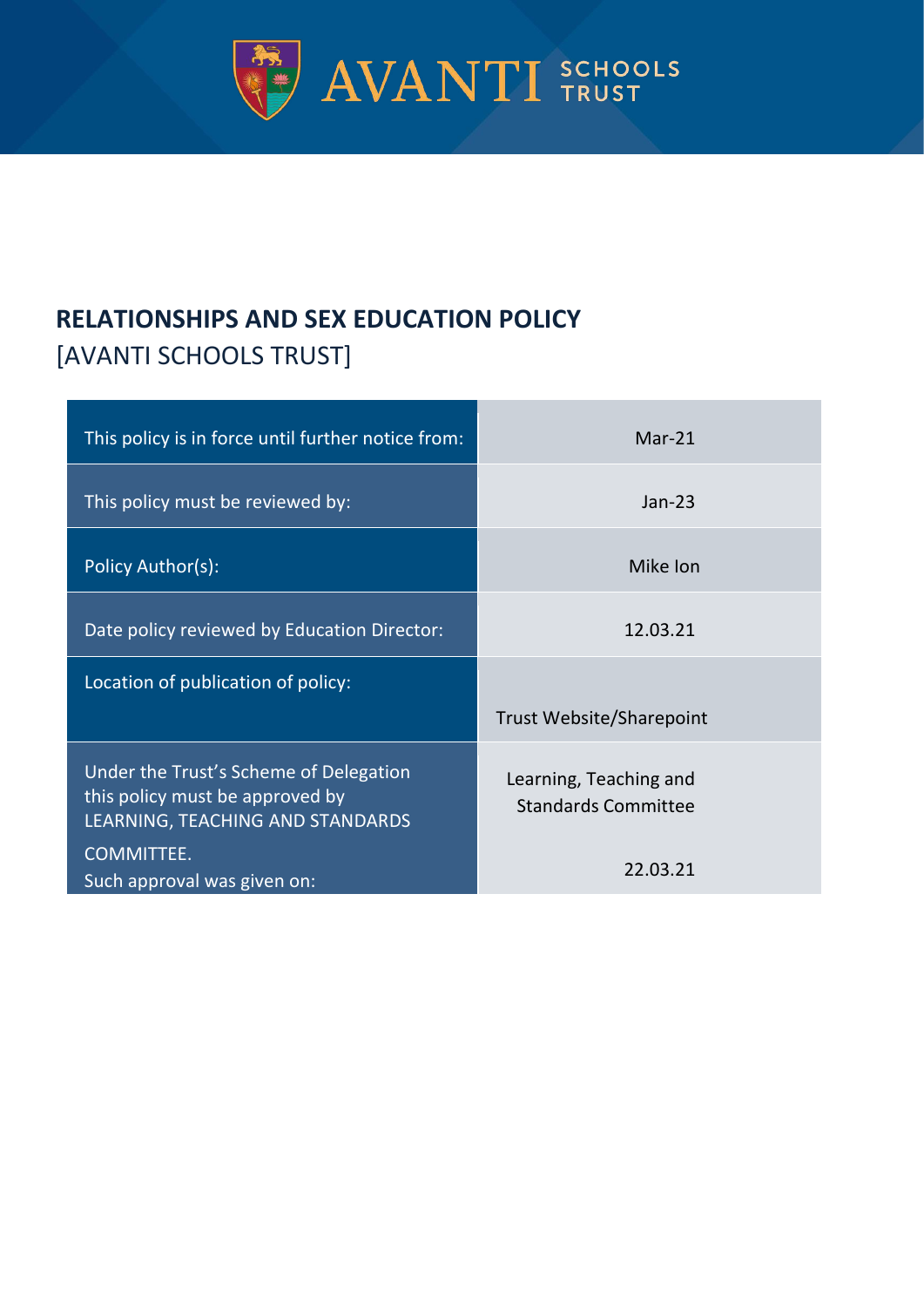## **RELATIONSHIPS AND SEX EDUCATION POLICY**

#### **Contents**

Introduction

Definition of RSE

Aims

- Statutory requirements
- Policy development

Curriculum

Delivery of RSE

Roles and responsibility

Parents right to withdraw

**Training** 

Monitoring arrangements

Confidentiality

- Appendix 1 Curriculum map
- Appendix 2 By the end of primary school/secondary school pupils should know
- Appendix 3 Request to withdraw form
- Appendix 4 Format for parental feedback

Appendix 5 Helpful resources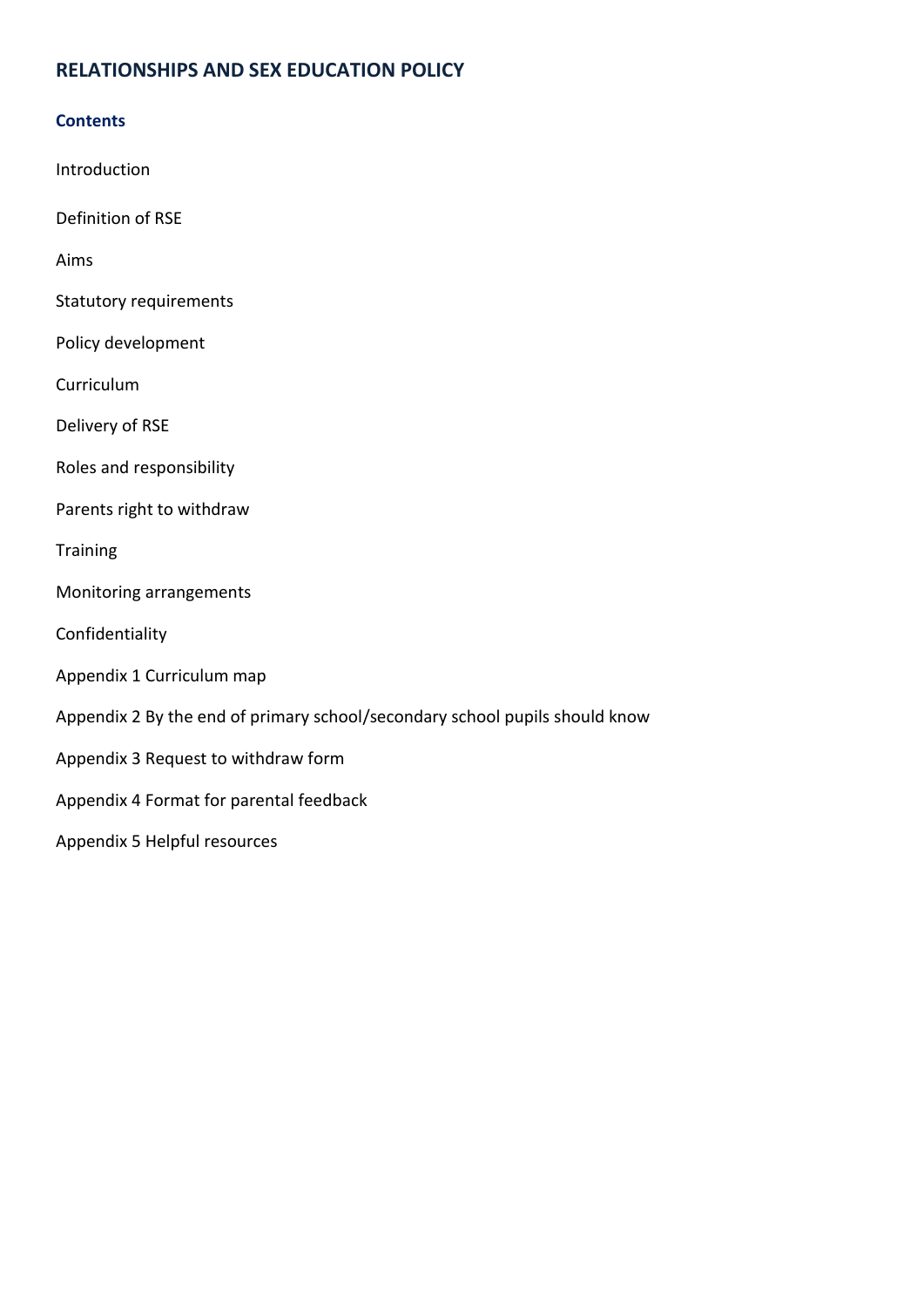#### **Introduction**

At Avanti Trust we want to support each pupil become a well-rounded human being through intellectual, moral and spiritual growth. We want our pupils to respect themselves and others. We want self-discipline, courage, integrity, empathy and gratitude to be tangible throughout our curriculum planning and school life.

#### **Definition of RSE**

The objective of relationships and sex education is to help and support pupils through their physical, emotional and moral development. RSE is about the emotional, social and cultural development of pupils, and involves learning about relationships, sexual health, sexuality, healthy lifestyles, diversity and personal identity, appropriate to each phase of education. RSE involves a combination of sharing information, and exploring issues and values. RSE is not about the promotion of sexual activity. Primary sex education is not compulsory in primary schools; AST primary school will provide relationships education.

#### **Aims**

The aims of the relationship and sex education policy (RSE) are to:

- Provide a framework in which sensitive discussions can take place
- Prepare pupils for puberty, and give them an understanding of sexual development and the importance of health and hygiene
- Help pupils develop feelings of self-respect, confidence and empathy
- Help pupils to develop skills to enable them to understand difference and respect themselves and others and for the purpose also of preventing and removing prejudice
- Create a positive culture around issues of sexuality and relationships
- Teach pupils the correct vocabulary to describe themselves and their bodies

#### **Statutory requirements**

As schools in the Avanti Schools Trust (AST), we must provide relationships education to all pupils as per section 34 of the [Children and Social work act 2017.](http://www.legislation.gov.uk/ukpga/2017/16/section/34/enacted)

We do not have to follow the National Curriculum but we are expected to offer all pupils a curriculum that is similar to the National Curriculum including requirements to teach science which would include the elements of sex education contained in the science curriculum. In teaching RSE, we are required by our funding agreements to have regard to [guidance](https://www.gov.uk/government/consultations/relationships-and-sex-education-and-health-education) issued by the secretary of state as outlined in section 403 of the [Education Act 1996.](http://www.legislation.gov.uk/ukpga/1996/56/contents)

At Avanti School's Trust we teach RSE as set out in this policy. **Policy development** 

This policy has been developed in consultation with staff, pupils and parents. The consultation and policy development process involved the following steps: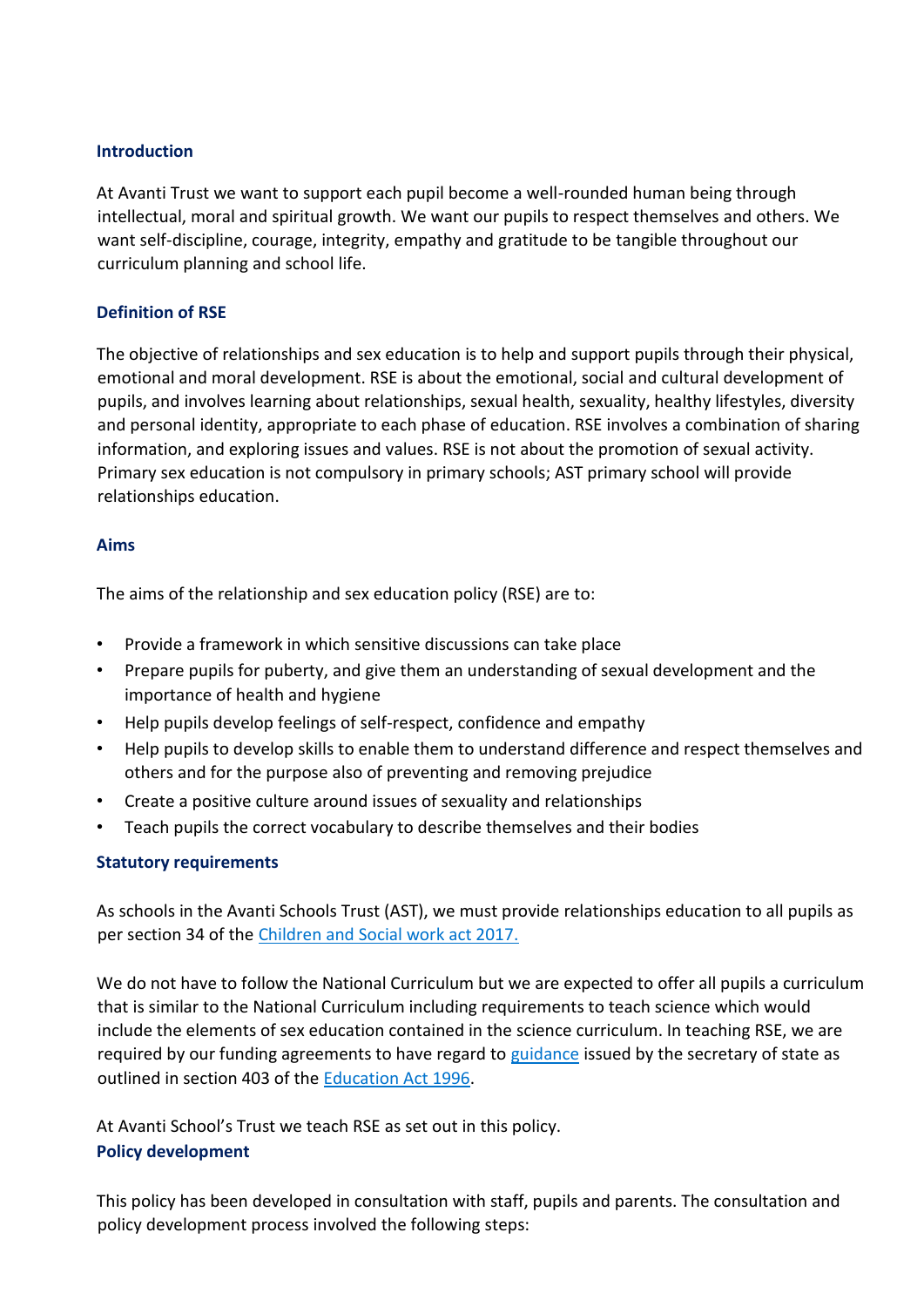- 1. Review a member of staff or working group pulled together all relevant information including relevant national and local guidance
- 2. Staff consultation all school staff were given the opportunity to look at the policy and make recommendations
- 3. Parent/stakeholder consultation parents and any interested parties were invited to attend a meeting about the policy
- 4. Pupil consultation we investigated what exactly pupils want from their RSE 5. Ratification –, the policy was shared with the Stakeholders committee and ratified.

#### **Curriculum**

The RSE curriculum is set out as per Appendix 1 but this may need to be adapted as and when necessary. We have developed the curriculum in consultation with parents, pupils and staff, taking into account the age, needs and feelings of pupils. If pupils ask questions outside the scope of this policy, teachers will respond in an appropriate manner so they are fully informed and do not seek answers online.

#### **Delivery of RSE**

RSE is taught within the personal, social, health and economic (PSHE) education curriculum. Biological aspects of RSE are taught within the science curriculum, and other aspects are included in religious education (RE).

#### Primary schools:

Relationships education focuses on teaching the fundamental building blocks and characteristics of positive relationships including:

- Families and people who care for me
- Caring friendships
- Respectful relationships
- Online relationships
- Being safe

*(For more information about the RSE curriculum, see Appendices 1 and 2.)* Secondary schools:

RSE focuses on giving young people the information they need to help them develop healthy, nurturing relationships of all kinds including:

- **Families**
- Respectful relationships, including friendships
- Online and media
- Being safe
- Intimate and sexual relationships, including sexual health
- *(For more information about the RSE curriculum, see Appendices 1 and 2).*

These areas of learning are taught within the context of family life taking care to ensure that there is no stigmatisation of children based on their home circumstances (families can include single parent families, LGBT parents, families headed by grandparents, adoptive parents, foster parents/carers amongst other structures) along with reflecting sensitively that some children may have a different structure of support around them (for example: looked after children or young carers).

#### Materials

Materials used in schools must be in accordance with the PSHE framework and the law. Inappropriate images should not be used nor should explicit material not directly related to explanation. Schools should ensure that pupils are protected from teaching and materials which are inappropriate, having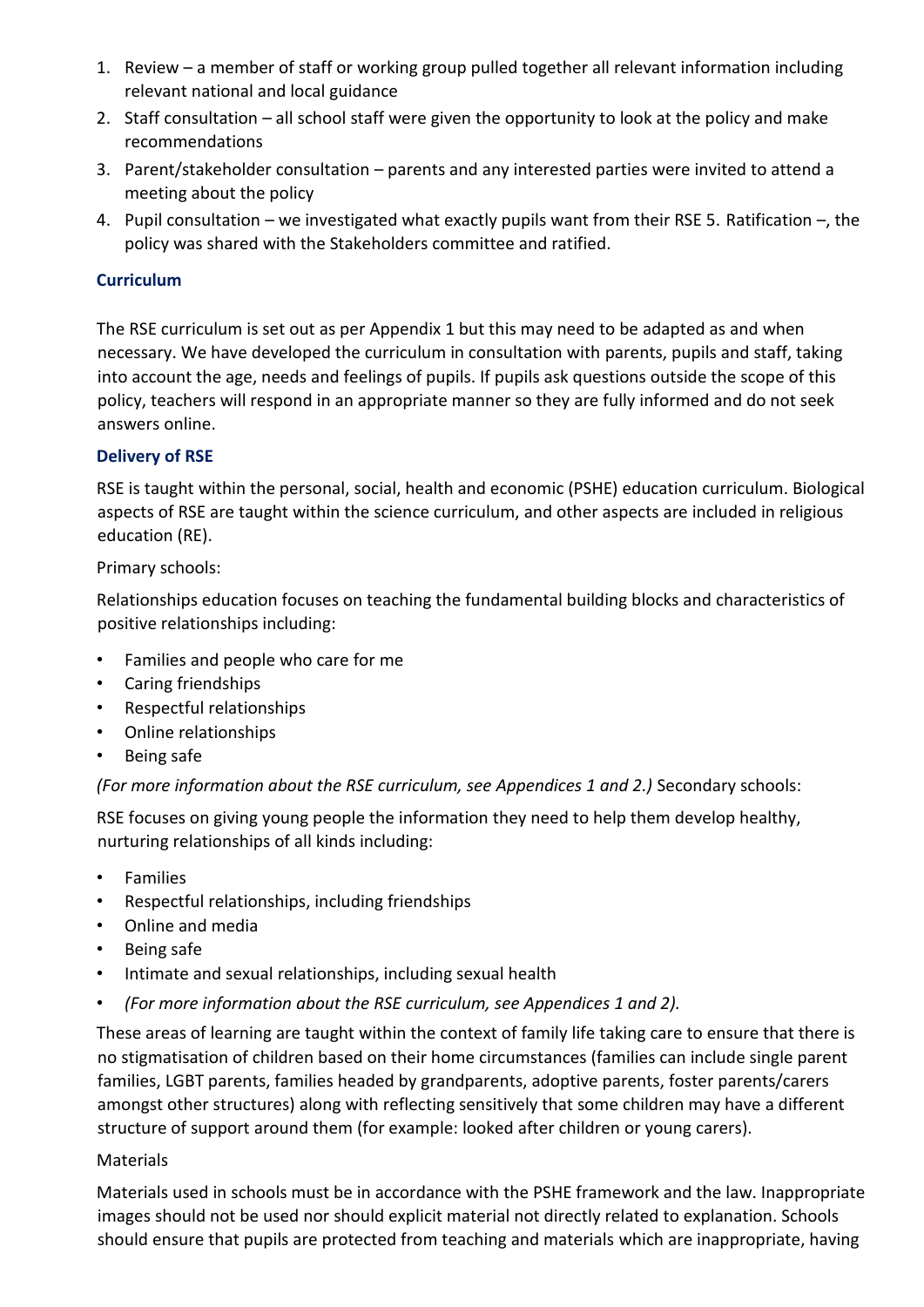regard to the age and cultural background of the pupils concerned. Principals should ensure materials are available for parent and Stakeholder committee to view.

#### **Roles and responsibilities**

Delivery of sex and relationships education is not the sole responsibility of schools:

- Schools should work effectively in partnership with parents and others in the wider community
- Health professionals, social workers, youth workers, peer educators, and visitors all have a part to play in delivering sex and relationships education and must abide by the school's policy.

#### Stakeholder Committee

Stakeholder committees for each school will approve the RSE policy, and hold the principal to account for its implementation.

#### The Principal

The principal is responsible for ensuring that RSE is taught consistently across the school, and for managing requests to withdraw pupils from non-statutory/non-science components of RSE (see section 8).

#### **Staff**

Staff are responsible for:

- Delivering RSE in a sensitive way
- Modelling positive attitudes to RSE
- Monitoring progress
- Responding to the needs of individual pupils
- Responding appropriately to pupils whose parents wish them to be withdrawn from the nonstatutory/non-science components of RSE
- Staff do not have the right to opt out of teaching RSE. Staff who have concerns about teaching RSE are encouraged to discuss this with the principal.

#### Staff teaching RSE:

Form tutors and class teachers will deliver RSE within the PHRSE curriculum. Billy Lee, as Designated Safeguarding Lead, holds overall responsibility for RSE delivery at Avanti Hall School

#### Pupils

Pupils are expected to engage fully in RSE and, when discussing issues related to RSE, treat others with respect and sensitivity.

#### **Parents right to withdraw**

Primary schools: Parents do not have the right to withdraw their children from relationships education.

Secondary schools: Parents have the right to withdraw their children from the non-statutory/nonscience components of sex education within RSE up to and until 3 terms before the child turns 16. After this point, if the child wishes to receive sex education rather than being withdrawn, the school will arrange this.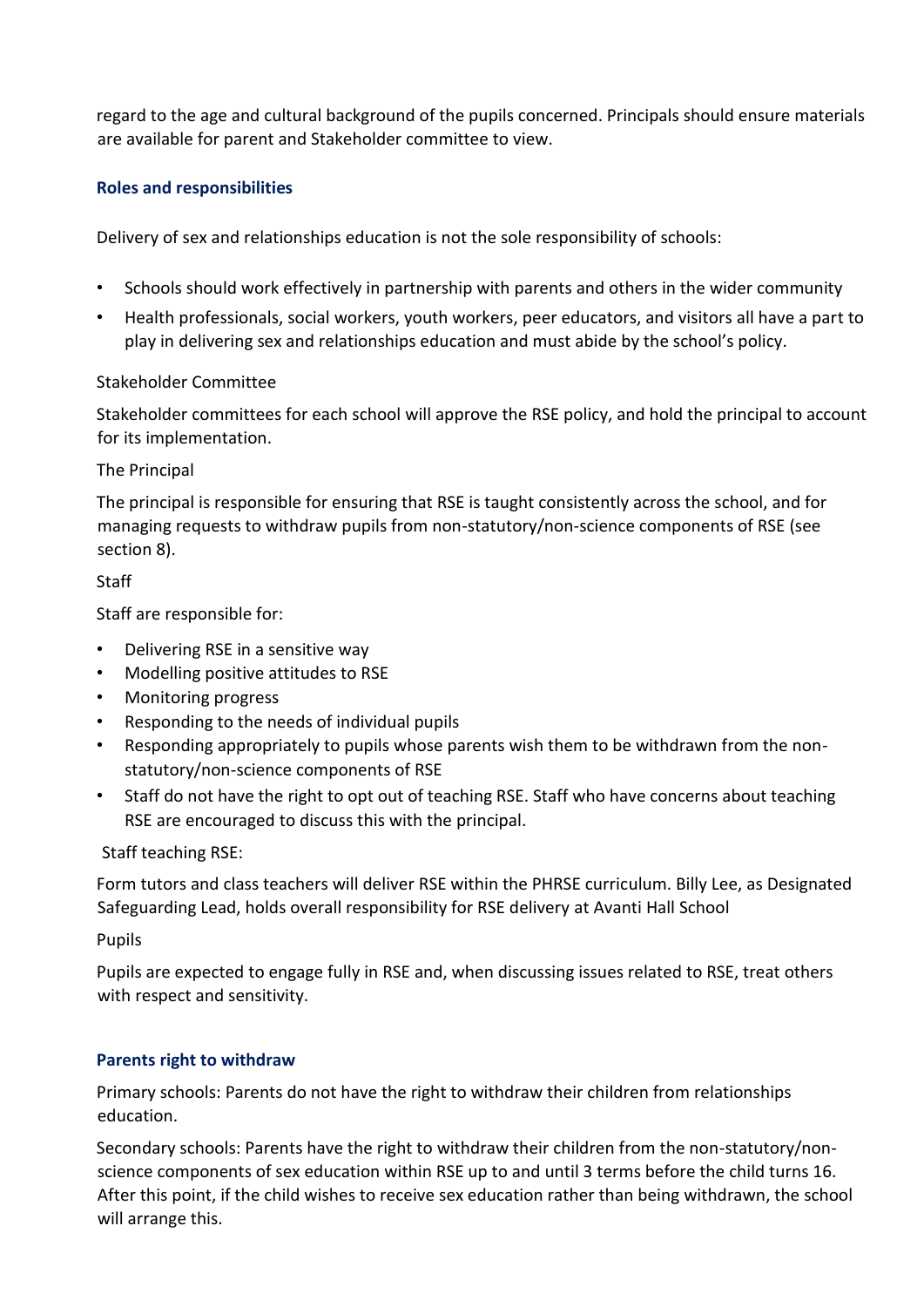Requests for withdrawal should be put in writing using the form found in Appendix 3 of this policy and addressed to the principal. A copy of withdrawal requests will be placed in the pupil's educational record. The principal will discuss the request with parents and take appropriate action.

Alternative work will be given to pupils who are withdrawn from sex education.

### **Training**

Staff are trained on the delivery of RSE as part of their induction and it is included in the school's continuing professional development calendar. The principal will also invite visitors from outside the school, such as school nurses or sexual health professionals, to provide support and training to staff teaching RSE.

#### **Monitoring arrangements**

The delivery of RSE is monitored by the principal through:

- planning
- book scrutinies
- learning walks
- discussions with pupils

Pupils' development in RSE is monitored by class teachers as part of the internal assessment systems.

## **Confidentiality**

- Teachers cannot offer or guarantee pupils unconditional confidentiality.
- Teachers should follow the school's procedure if a child under the age of 16 is having, or contemplating having, sex. Avanti Hall School's procedure is to report the concern to the Designated Safeguarding Lead and record on CPOMS.
- If sexual abuse is suspected, teachers should follow the school's child protection procedures
- Health professionals are bound by their professional codes of conduct in a one to-one situation with individual pupils, but in a classroom situation they should follow school's policy.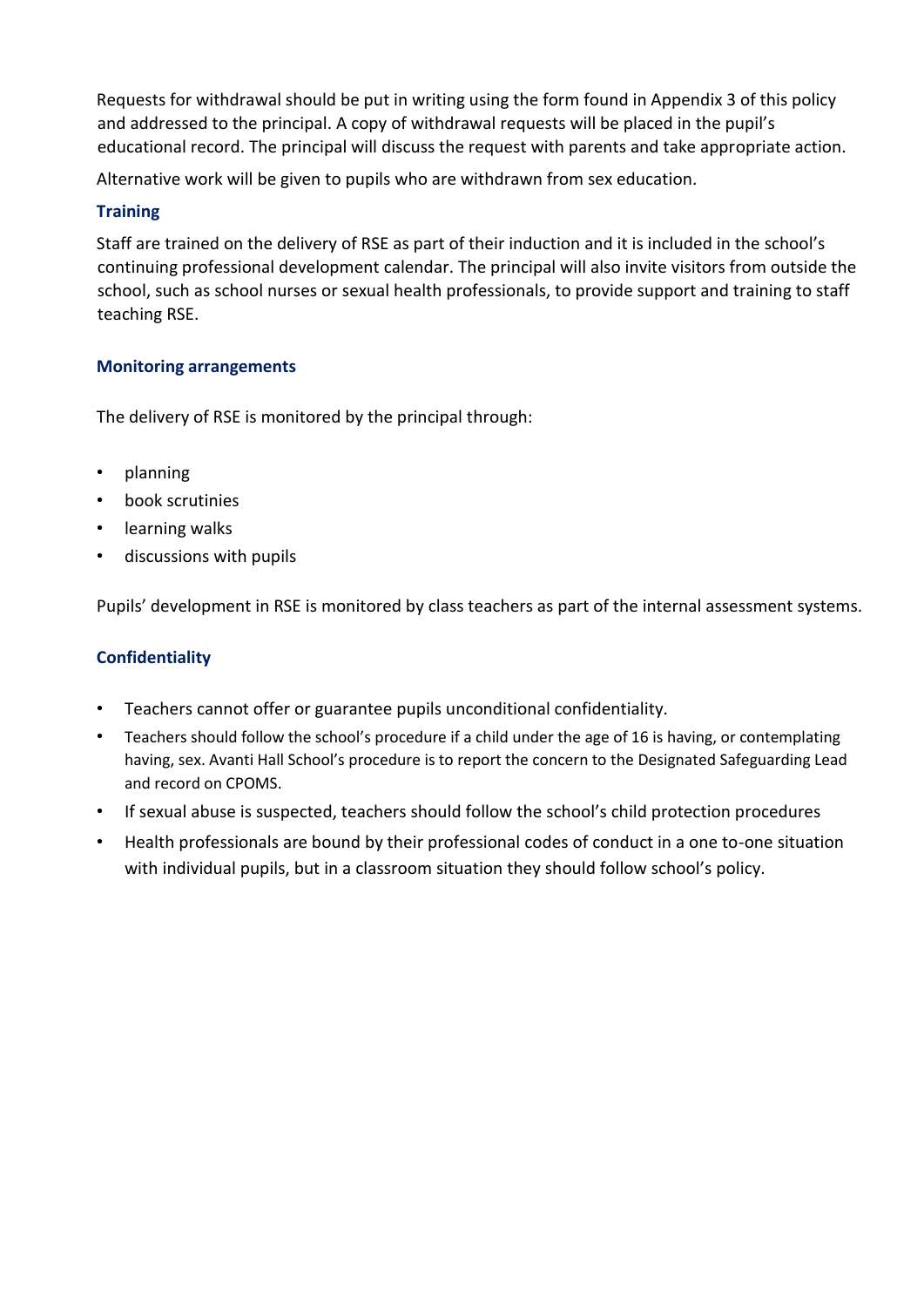# **Appendix 1 Example of Relationships and sex education curriculum map**

| <b>YEAR</b><br><b>GROUP</b> | <b>TERM</b> | <b>TOPIC/THEME DETAILS</b>                                                                                                     | <b>RESOURCES</b> |
|-----------------------------|-------------|--------------------------------------------------------------------------------------------------------------------------------|------------------|
| Year 2                      | Spring 1    | <b>Relationships:</b><br>Things that cause conflict between<br>me and my friends<br>What I do when my friend makes me<br>upset |                  |
| Year 3                      | Summer 2    | My changing body:<br>How boys' and girls' bodies change<br>as we grow up, and how these<br>changes affect us                   |                  |
| Year 4                      |             |                                                                                                                                |                  |
| Year 5                      |             |                                                                                                                                |                  |
|                             |             |                                                                                                                                |                  |
|                             |             |                                                                                                                                |                  |
|                             |             |                                                                                                                                |                  |
|                             |             |                                                                                                                                |                  |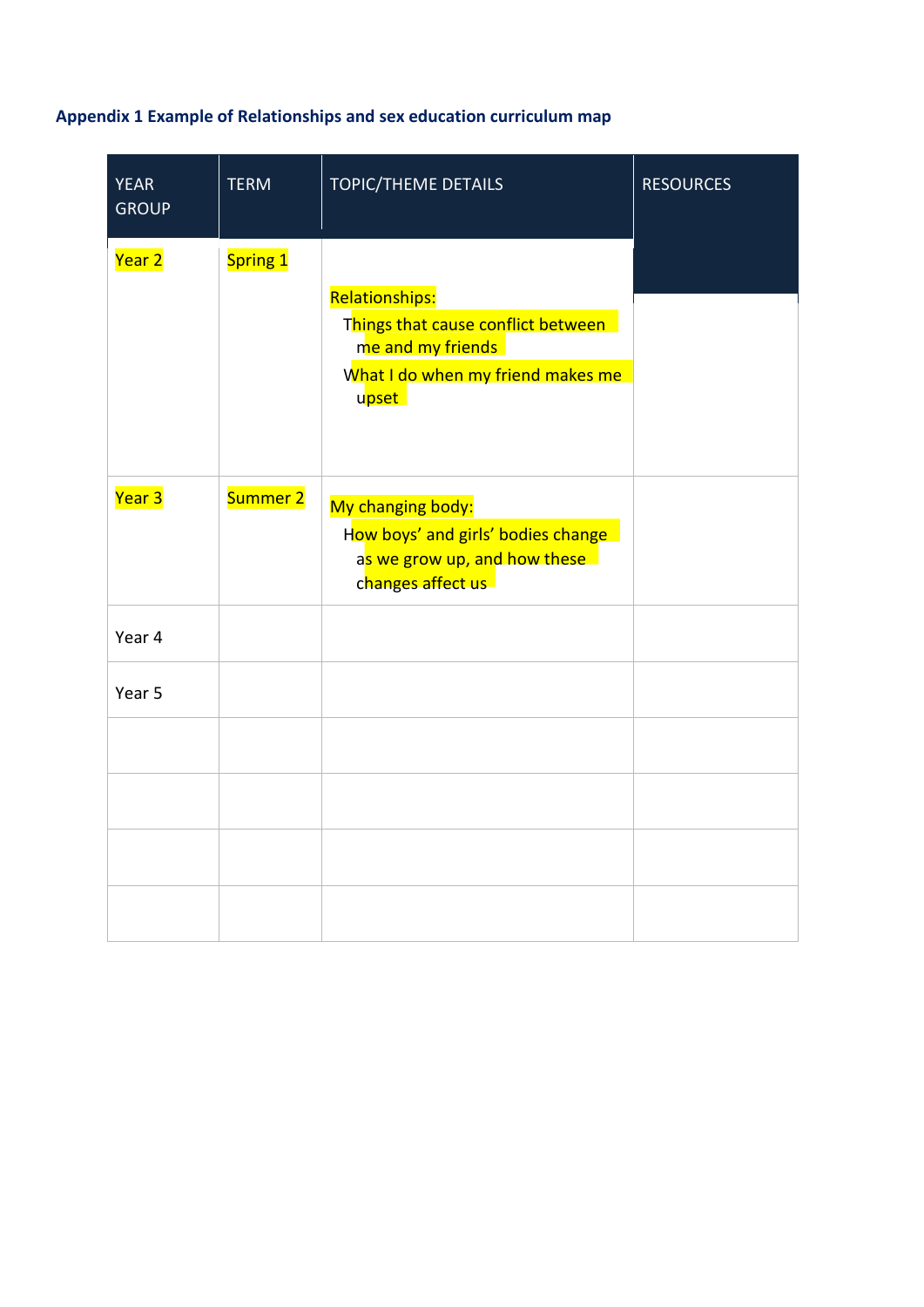# **Appendix 2: Primary schools: By the end of primary school pupils should know**

| <b>TOPIC</b>                                | PUPILS SHOULD KNOW                                                                                                                                                                                                                                                                                                                                                                                                                                                                                                                                                                                                                                                                                                                                                                                                                                                                                                                                                                                                                                                                                                                                                 |
|---------------------------------------------|--------------------------------------------------------------------------------------------------------------------------------------------------------------------------------------------------------------------------------------------------------------------------------------------------------------------------------------------------------------------------------------------------------------------------------------------------------------------------------------------------------------------------------------------------------------------------------------------------------------------------------------------------------------------------------------------------------------------------------------------------------------------------------------------------------------------------------------------------------------------------------------------------------------------------------------------------------------------------------------------------------------------------------------------------------------------------------------------------------------------------------------------------------------------|
| Families and<br>people who<br>care about me | That families are important for children growing up because they can give<br>$\bullet$<br>love, security and stability<br>The characteristics of healthy family life, commitment to each other,<br>$\bullet$<br>including in times of difficulty, protection and care for children and other<br>family members, the importance of spending time together and sharing<br>each other's lives<br>That others' families, either in school or in the wider world, sometimes look<br>$\bullet$<br>different from their family, but that they should respect those differences<br>and know that other children's families are also characterised by love and<br>care<br>That stable, caring relationships, which may be of different types, are at the<br>$\bullet$<br>heart of happy families, and are important for children's security as they<br>grow up<br>That marriage represents a formal and legally recognised commitment of<br>$\bullet$<br>two people to each other which is intended to be lifelong<br>How to recognise if family relationships are making them feel unhappy or<br>$\bullet$<br>unsafe, and how to seek help or advice from others if needed |
| Caring<br>friendships                       | How important friendships are in making us feel happy and secure, and<br>٠<br>how people choose and make friends<br>The characteristics of friendships, including mutual respect, truthfulness,<br>$\bullet$<br>trustworthiness, loyalty, kindness, generosity, trust, sharing interests and<br>experiences and support with problems and difficulties<br>That healthy friendships are positive and welcoming towards others, and<br>$\bullet$<br>do not make others feel lonely or excluded<br>That most friendships have ups and downs, and that these can often be<br>$\bullet$<br>worked through so that the friendship is repaired or even strengthened,<br>and that resorting to violence is never right<br>How to recognise who to trust and who not to trust, how to judge when a<br>$\bullet$<br>friendship is making them feel unhappy or uncomfortable, managing<br>conflict, how to manage these situations and how to seek help or advice<br>from others, if needed                                                                                                                                                                                   |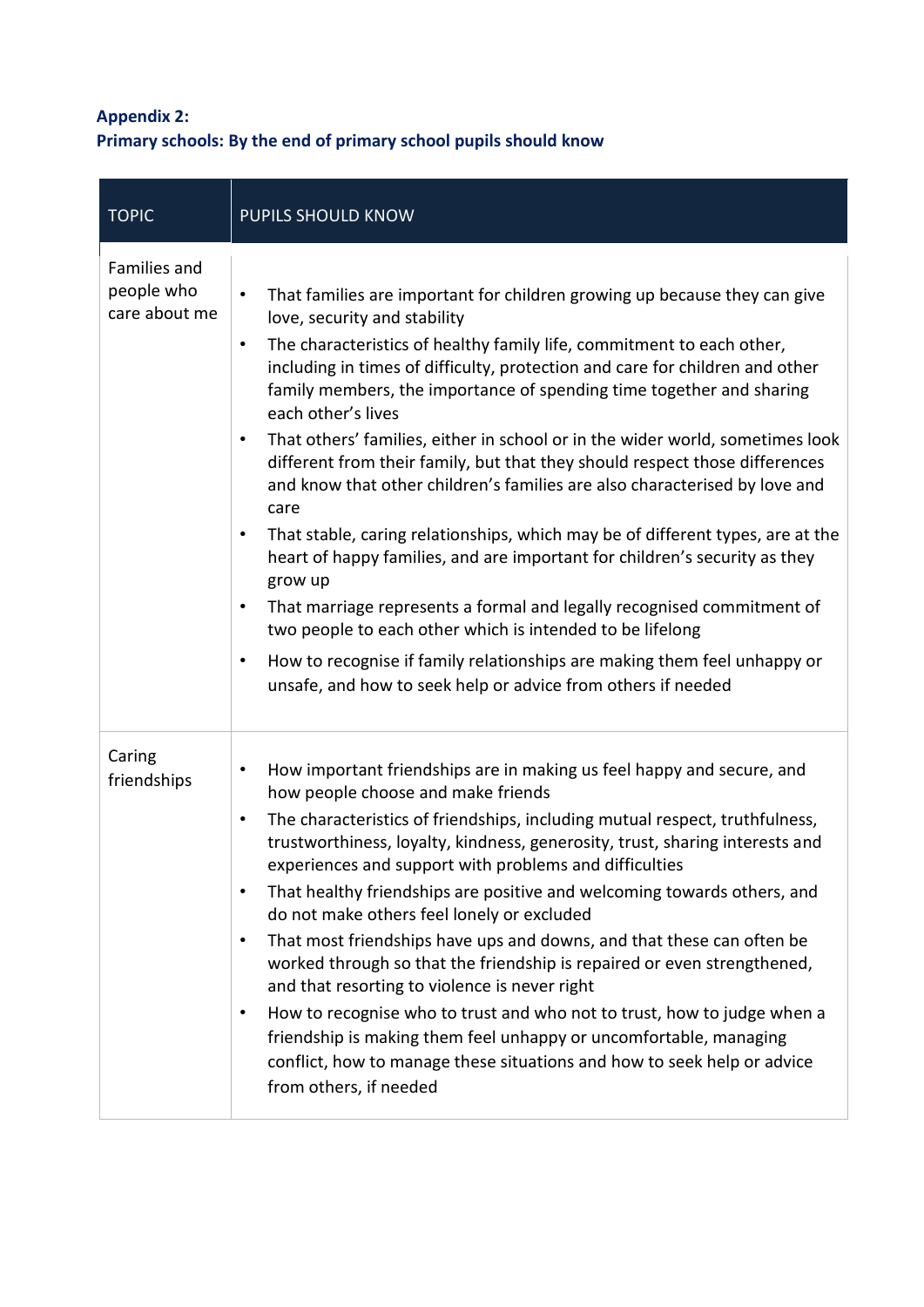| <b>TOPIC</b>                | PUPILS SHOULD KNOW                                                                                                                                                                                                                                                                                                                                                                                                                                                                                                                                                                                                                                                                                                                                                                                                                                                                                                                                                                                                                                                                                                                                                       |
|-----------------------------|--------------------------------------------------------------------------------------------------------------------------------------------------------------------------------------------------------------------------------------------------------------------------------------------------------------------------------------------------------------------------------------------------------------------------------------------------------------------------------------------------------------------------------------------------------------------------------------------------------------------------------------------------------------------------------------------------------------------------------------------------------------------------------------------------------------------------------------------------------------------------------------------------------------------------------------------------------------------------------------------------------------------------------------------------------------------------------------------------------------------------------------------------------------------------|
| Respectful<br>relationships | The importance of respecting others, even when they are very different from<br>$\bullet$<br>them (for example, physically, in character, personality or backgrounds), or<br>make different choices or have different preferences or beliefs<br>Practical steps they can take in a range of different contexts to improve or<br>$\bullet$<br>support respectful relationships<br>The conventions of courtesy and manners<br>$\bullet$<br>The importance of self-respect and how this links to their own happiness<br>٠<br>That in school and in wider society they can expect to be treated with respect<br>$\bullet$<br>by others, and that in turn they should show due respect to others, including<br>those in positions of authority<br>About different types of bullying (including cyberbullying), the impact of<br>$\bullet$<br>bullying, responsibilities of bystanders (primarily reporting bullying to an<br>adult) and how to get help<br>What a stereotype is, and how stereotypes can be unfair, negative or<br>$\bullet$<br>destructive<br>The importance of permission-seeking and giving in relationships with<br>$\bullet$<br>friends, peers and adults |
| Online<br>relationships     | That people sometimes behave differently online, including by pretending to<br>$\bullet$<br>be someone they are not<br>That the same principles apply to online relationships as to face-to face<br>٠<br>relationships, including the importance of respect for others online including<br>when we are anonymous<br>The rules and principles for keeping safe online, how to recognise risks,<br>٠<br>harmful content and contact, and how to report them<br>How to critically consider their online friendships and sources of information<br>$\bullet$<br>including awareness of the risks associated with people they have never met<br>How information and data is shared and used online<br>٠                                                                                                                                                                                                                                                                                                                                                                                                                                                                       |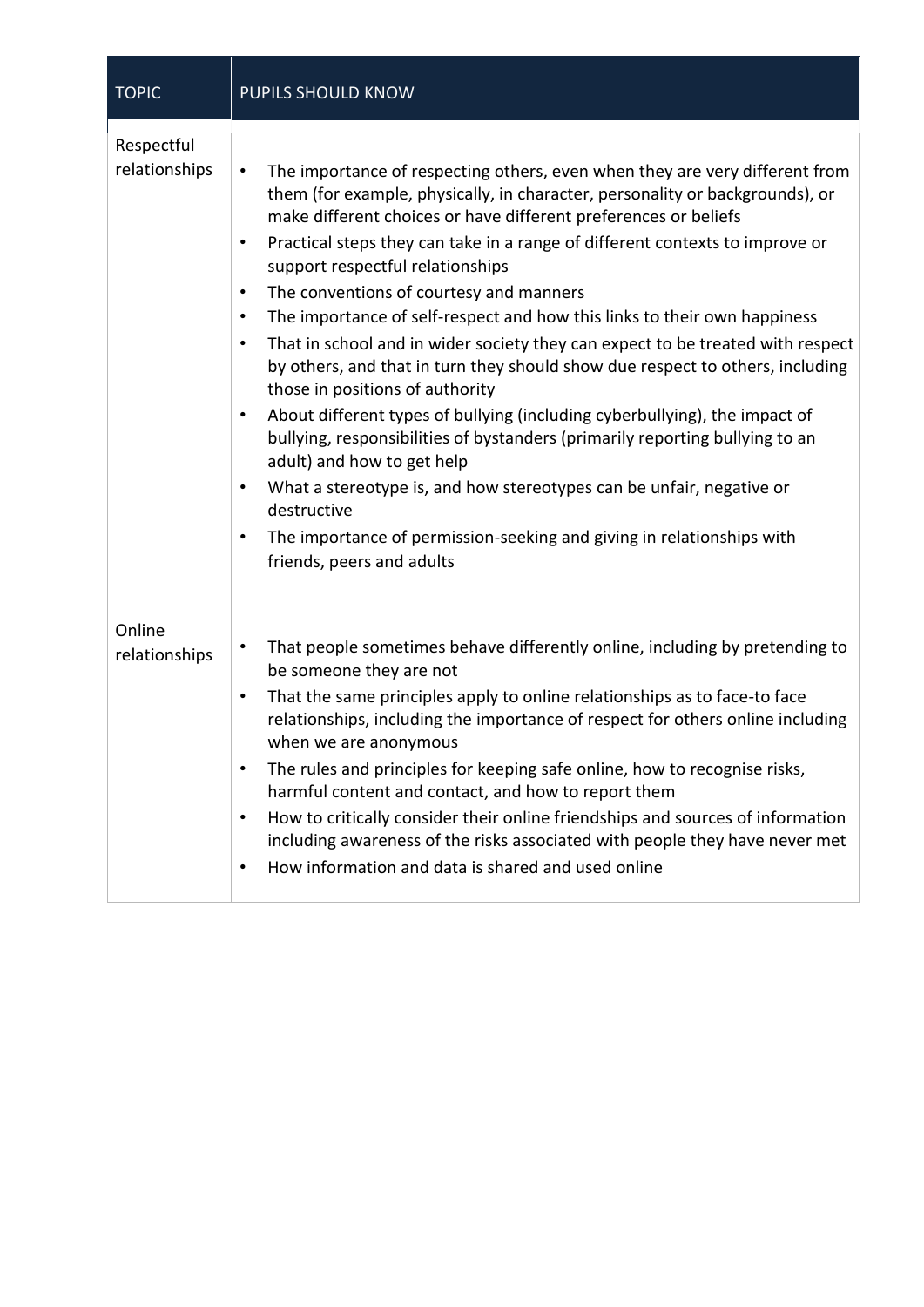| <b>TOPIC</b> | <b>PUPILS SHOULD KNOW</b>                                                                                                                                                                                                                                                                                                                                                                                                                                                                                                                                                                                                                                                                                                                                                                                                                                                                                                                                                                                                                                 |
|--------------|-----------------------------------------------------------------------------------------------------------------------------------------------------------------------------------------------------------------------------------------------------------------------------------------------------------------------------------------------------------------------------------------------------------------------------------------------------------------------------------------------------------------------------------------------------------------------------------------------------------------------------------------------------------------------------------------------------------------------------------------------------------------------------------------------------------------------------------------------------------------------------------------------------------------------------------------------------------------------------------------------------------------------------------------------------------|
| Being safe   | What sorts of boundaries are appropriate in friendships with peers and<br>$\bullet$<br>others (including in a digital context)<br>About the concept of privacy and the implications of it for both children and<br>$\bullet$<br>adults; including that it is not always right to keep secrets if they relate to<br>being safe<br>That each person's body belongs to them, and the differences between<br>$\bullet$<br>appropriate and inappropriate or unsafe physical, and other, contact<br>How to respond safely and appropriately to adults they may encounter (in<br>$\bullet$<br>all contexts, including online) whom they do not know<br>How to recognise and report feelings of being unsafe or feeling bad about<br>$\bullet$<br>any adult<br>How to ask for advice or help for themselves or others, and to keep trying<br>$\bullet$<br>until they are heard<br>How to report concerns or abuse, and the vocabulary and confidence<br>$\bullet$<br>needed to do so<br>Where to get advice e.g. family, school and/or other sources<br>$\bullet$ |

# **Secondary schools: Secondary Schools: By the end of secondary school pupils should know**

| <b>TOPIC</b> | <b>PUPILS SHOULD KNOW</b>                                                                                                                                                                                                                                                                                                                                                                                                                                                                                                                                                                                                                                                                                                                                                                                                                                                                                                                                                                                                                                                                                                                                                  |
|--------------|----------------------------------------------------------------------------------------------------------------------------------------------------------------------------------------------------------------------------------------------------------------------------------------------------------------------------------------------------------------------------------------------------------------------------------------------------------------------------------------------------------------------------------------------------------------------------------------------------------------------------------------------------------------------------------------------------------------------------------------------------------------------------------------------------------------------------------------------------------------------------------------------------------------------------------------------------------------------------------------------------------------------------------------------------------------------------------------------------------------------------------------------------------------------------|
| Families     | That there are different types of committed, stable relationships<br>$\bullet$<br>How these relationships might contribute to human happiness and their<br>$\bullet$<br>importance for bringing up children<br>What marriage is, including their legal status e.g. that marriage carries legal<br>$\bullet$<br>rights and protections not available to couples who are cohabiting or who<br>have married, for example, in an unregistered religious ceremony<br>Why marriage is an important relationship choice for many couples and why<br>٠<br>it must be freely entered into<br>The characteristics and legal status of other types of long-term relationships<br>$\bullet$<br>The roles and responsibilities of parents with respect to raising of children,<br>$\bullet$<br>including the characteristics of successful parenting<br>How to: determine whether other children, adults or sources of information<br>$\bullet$<br>are trustworthy: judge when a family, friend, intimate or other relationship<br>is unsafe (and to recognise this in others' relationships); and, how to seek<br>help or advice, including reporting concerns about others, if needed |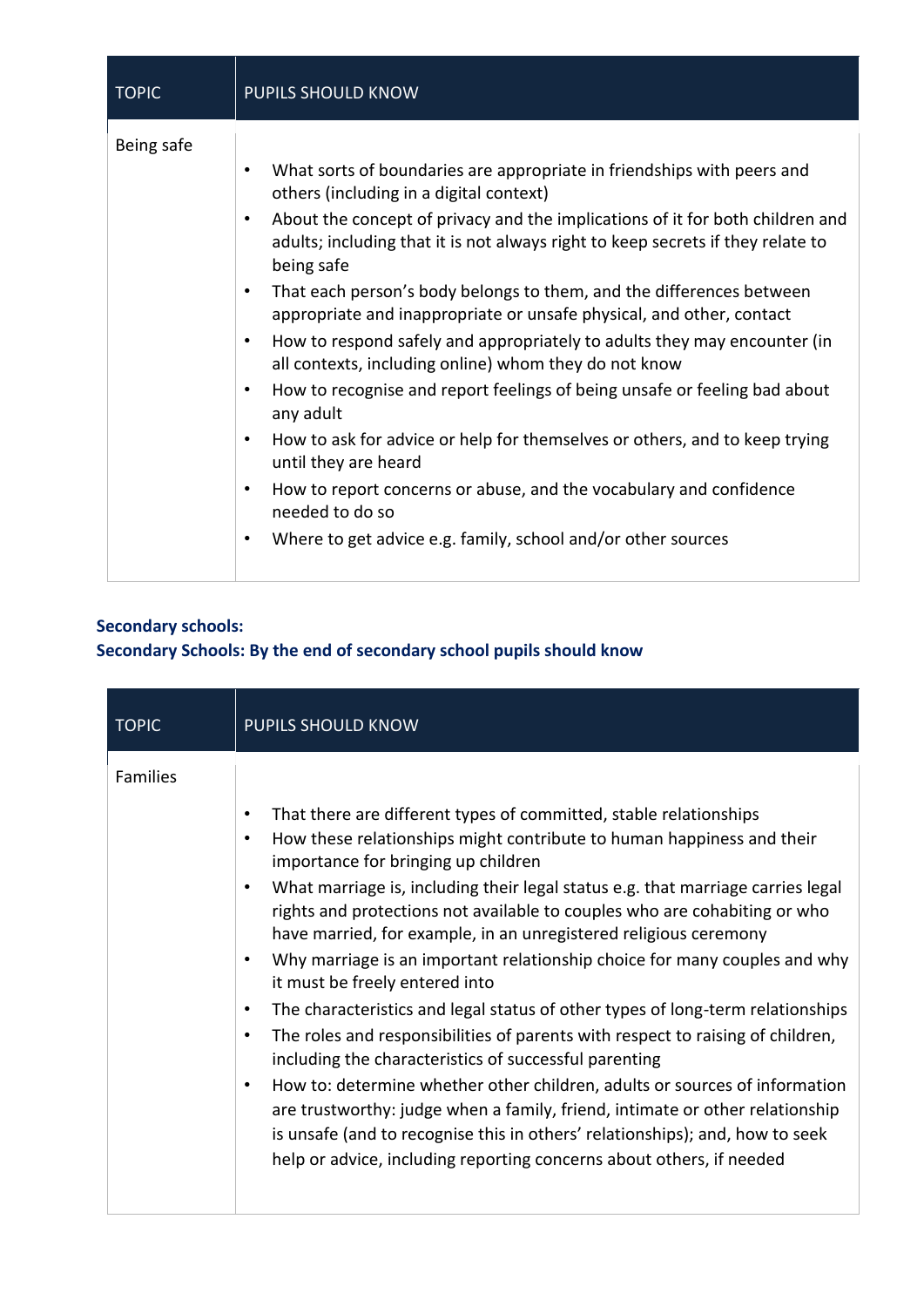| <b>TOPIC</b>                                             | <b>PUPILS SHOULD KNOW</b>                                                                                                                                                                                                                                                                                                                                                                                                                                                                                                                                                                                                                                                                                                                                                                                                                                                                                                                                                                                                                                                                                                                                                                                                                                                                                                                                                                                                                                                                                                                                                                                                  |
|----------------------------------------------------------|----------------------------------------------------------------------------------------------------------------------------------------------------------------------------------------------------------------------------------------------------------------------------------------------------------------------------------------------------------------------------------------------------------------------------------------------------------------------------------------------------------------------------------------------------------------------------------------------------------------------------------------------------------------------------------------------------------------------------------------------------------------------------------------------------------------------------------------------------------------------------------------------------------------------------------------------------------------------------------------------------------------------------------------------------------------------------------------------------------------------------------------------------------------------------------------------------------------------------------------------------------------------------------------------------------------------------------------------------------------------------------------------------------------------------------------------------------------------------------------------------------------------------------------------------------------------------------------------------------------------------|
| Respectful<br>relationships,<br>including<br>friendships | The characteristics of positive and healthy friendships (in all<br>contexts, including online) including: trust, respect, honesty,<br>kindness, generosity, boundaries, privacy, consent and the<br>management of conflict, reconciliation and ending relationships.<br>This includes different (non-sexual) types of relationship<br>Practical steps they can take in a range of different contexts to<br>٠<br>improve or support respectful relationships<br>How stereotypes, in particular stereotypes based on sex, gender,<br>٠<br>race, religion, sexual orientation or disability, can cause damage<br>(e.g. how they might normalise non-consensual behaviour or<br>encourage prejudice)<br>That in school and in wider society they can expect to be treated<br>$\bullet$<br>with respect by others, and that in turn they should show due<br>respect to others, including people in positions of authority and due<br>tolerance of other people's beliefs<br>About different types of bullying (including cyberbullying), the<br>٠<br>impact of bullying, responsibilities of bystanders to report bullying<br>and how and where to get help<br>That some types of behaviour within relationships are criminal,<br>$\bullet$<br>including violent behaviour and coercive control<br>What constitutes sexual harassment and sexual violence and why<br>$\bullet$<br>these are always unacceptable<br>The legal rights and responsibilities regarding equality (particularly<br>٠<br>with reference to the protected characteristics as defined in the<br>Equality Act 2010) and that everyone is unique and equal |
|                                                          |                                                                                                                                                                                                                                                                                                                                                                                                                                                                                                                                                                                                                                                                                                                                                                                                                                                                                                                                                                                                                                                                                                                                                                                                                                                                                                                                                                                                                                                                                                                                                                                                                            |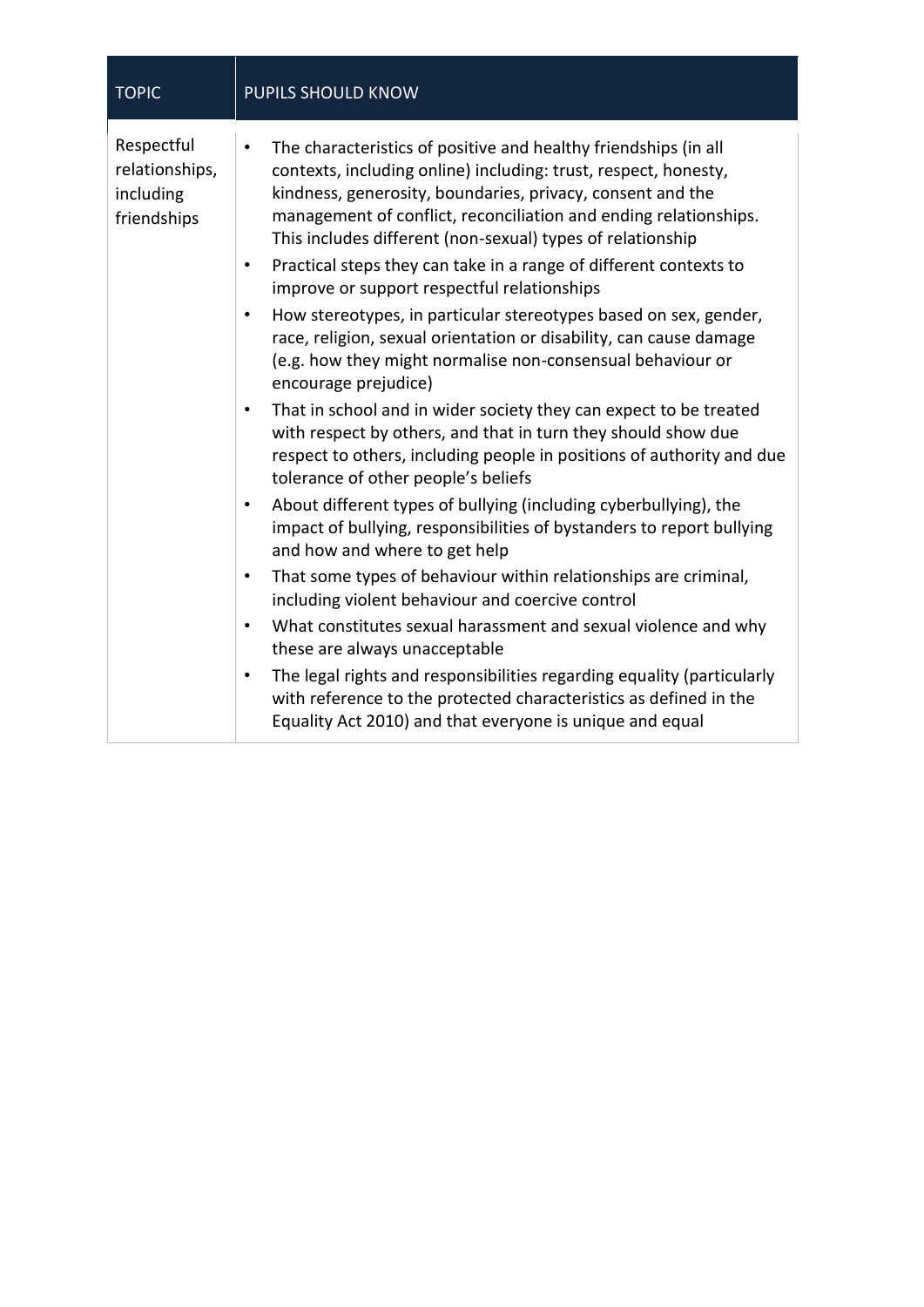| <b>TOPIC</b>        | <b>PUPILS SHOULD KNOW</b>                                                                                                                                                                                                                                                                                                                                                                                                                                                                                                                                                                                                                                                                                                                                                                                                                                                                                                                                                                                                                                                                                                                                                                                                                                    |
|---------------------|--------------------------------------------------------------------------------------------------------------------------------------------------------------------------------------------------------------------------------------------------------------------------------------------------------------------------------------------------------------------------------------------------------------------------------------------------------------------------------------------------------------------------------------------------------------------------------------------------------------------------------------------------------------------------------------------------------------------------------------------------------------------------------------------------------------------------------------------------------------------------------------------------------------------------------------------------------------------------------------------------------------------------------------------------------------------------------------------------------------------------------------------------------------------------------------------------------------------------------------------------------------|
| Online and<br>media | Their rights, responsibilities and opportunities online, including that the<br>$\bullet$<br>same expectations of behaviour apply in all contexts, including online<br>About online risks, including that any material someone provides to<br>$\bullet$<br>another has the potential to be shared online and the difficulty of<br>removing potentially compromising material placed online<br>Not to provide material to others that they would not want shared further<br>$\bullet$<br>and not to share personal material which is sent to them<br>What to do and where to get support to report material or manage issues<br>$\bullet$<br>online<br>The impact of viewing harmful content<br>$\bullet$<br>That specifically sexually explicit material e.g. pornography presents a<br>$\bullet$<br>distorted picture of sexual behaviours, can damage the way people see<br>themselves in relation to others and negatively affect how they behave<br>towards sexual partners<br>That sharing and viewing indecent images of children (including those<br>$\bullet$<br>created by children) is a criminal offence which carries severe penalties<br>including jail<br>How information and data is generated, collected, shared and used online<br>$\bullet$ |
| Being safe          | The concepts of, and laws relating to, sexual consent, sexual exploitation,<br>$\bullet$<br>abuse, grooming, coercion, harassment, rape, domestic abuse, forced<br>marriage, honour-based violence and FGM, and how these can affect<br>current and future relationships<br>How people can actively communicate and recognise consent from others,<br>٠<br>including sexual consent, and how and when consent can be withdrawn (in<br>all contexts, including online)                                                                                                                                                                                                                                                                                                                                                                                                                                                                                                                                                                                                                                                                                                                                                                                        |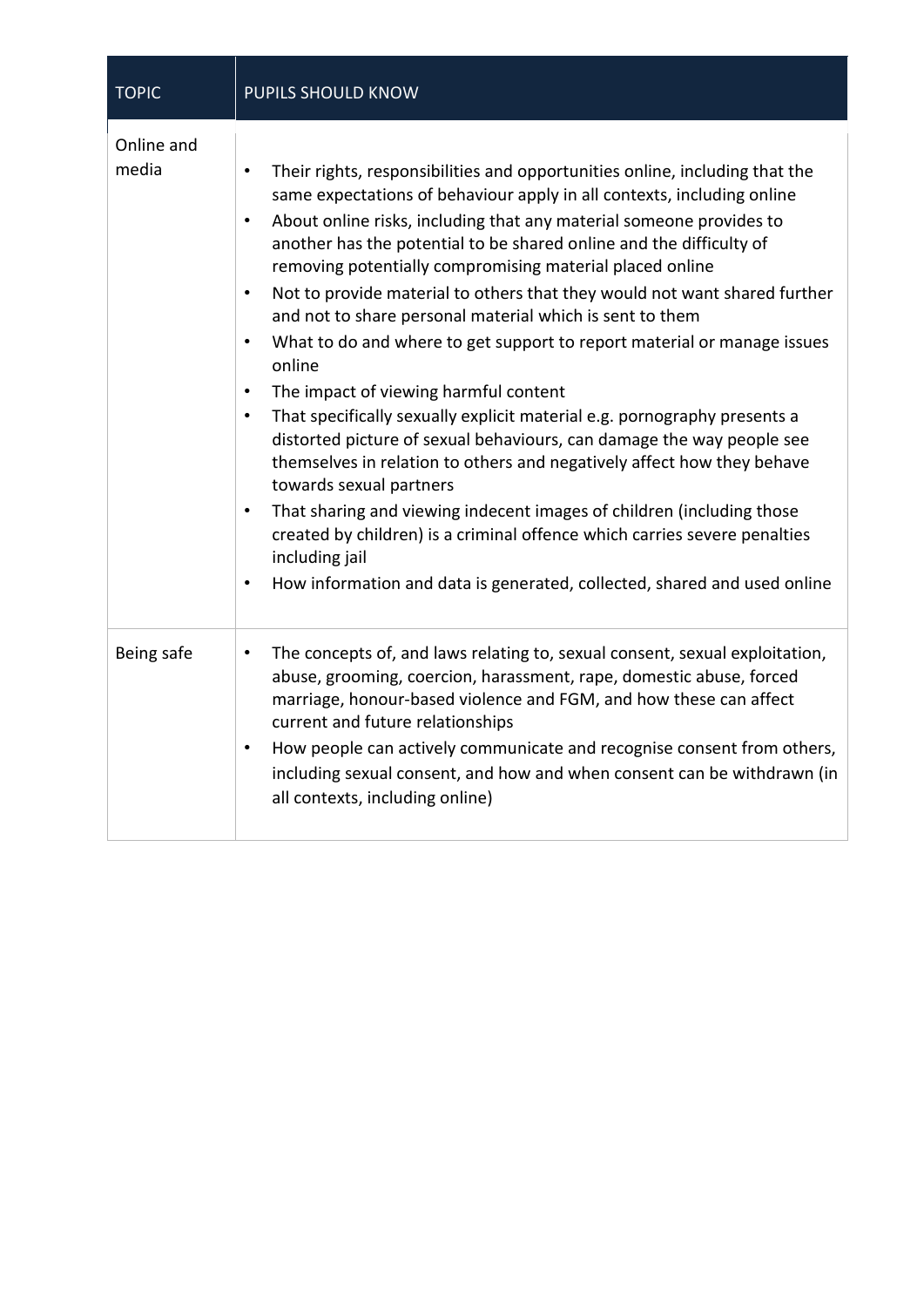| <b>TOPIC</b>                                                           | PUPILS SHOULD KNOW                                                                                                                                                                                                                                                                                                                                                                                                                                                                                                                                                                                                                                                                                                                                                                                                                                                                                                                                                                                                                                                                                                                                                                                                                                                                                                                                                                                                                                                                                                                                                                                                                                                                                                                                                                                                                                                                                                           |
|------------------------------------------------------------------------|------------------------------------------------------------------------------------------------------------------------------------------------------------------------------------------------------------------------------------------------------------------------------------------------------------------------------------------------------------------------------------------------------------------------------------------------------------------------------------------------------------------------------------------------------------------------------------------------------------------------------------------------------------------------------------------------------------------------------------------------------------------------------------------------------------------------------------------------------------------------------------------------------------------------------------------------------------------------------------------------------------------------------------------------------------------------------------------------------------------------------------------------------------------------------------------------------------------------------------------------------------------------------------------------------------------------------------------------------------------------------------------------------------------------------------------------------------------------------------------------------------------------------------------------------------------------------------------------------------------------------------------------------------------------------------------------------------------------------------------------------------------------------------------------------------------------------------------------------------------------------------------------------------------------------|
| Intimate and<br>sexual<br>relationships,<br>including<br>sexual health | How to recognise the characteristics and positive aspects of healthy one-to-<br>$\bullet$<br>one intimate relationships, which include mutual respect, consent, loyalty,<br>trust, shared interests and outlook, sex and friendship<br>That all aspects of health can be affected by choices they make in sex and<br>$\bullet$<br>relationships, positively or negatively, e.g. physical, emotional, mental, sexual<br>and reproductive health and wellbeing<br>The facts about reproductive health, including fertility and the potential<br>$\bullet$<br>impact of lifestyle on fertility for men and women<br>That there are a range of strategies for identifying and managing sexual<br>$\bullet$<br>pressure, including understanding peer pressure, resisting pressure and not<br>pressurising others<br>That they have a choice to delay sex or to enjoy intimacy without sex<br>$\bullet$<br>The facts about the full range of contraceptive choices, efficacy and options<br>$\bullet$<br>available<br>The facts around pregnancy including miscarriage<br>$\bullet$<br>That there are choices in relation to pregnancy (with medically and legally<br>$\bullet$<br>accurate, impartial information on all options, including keeping the baby,<br>adoption, abortion and where to get further help) • How the different<br>sexually transmitted infections (STIs), including HIV/AIDs, are transmitted,<br>how risk can be reduced through safer sex (including through condom use)<br>and the importance of and facts about testing<br>About the prevalence of some STIs, the impact they can have on those who<br>$\bullet$<br>contract them and key facts about treatment<br>How the use of alcohol and drugs can lead to risky sexual behaviour<br>$\bullet$<br>How to get further advice, including how and where to access confidential<br>$\bullet$<br>sexual and reproductive health advice and treatment |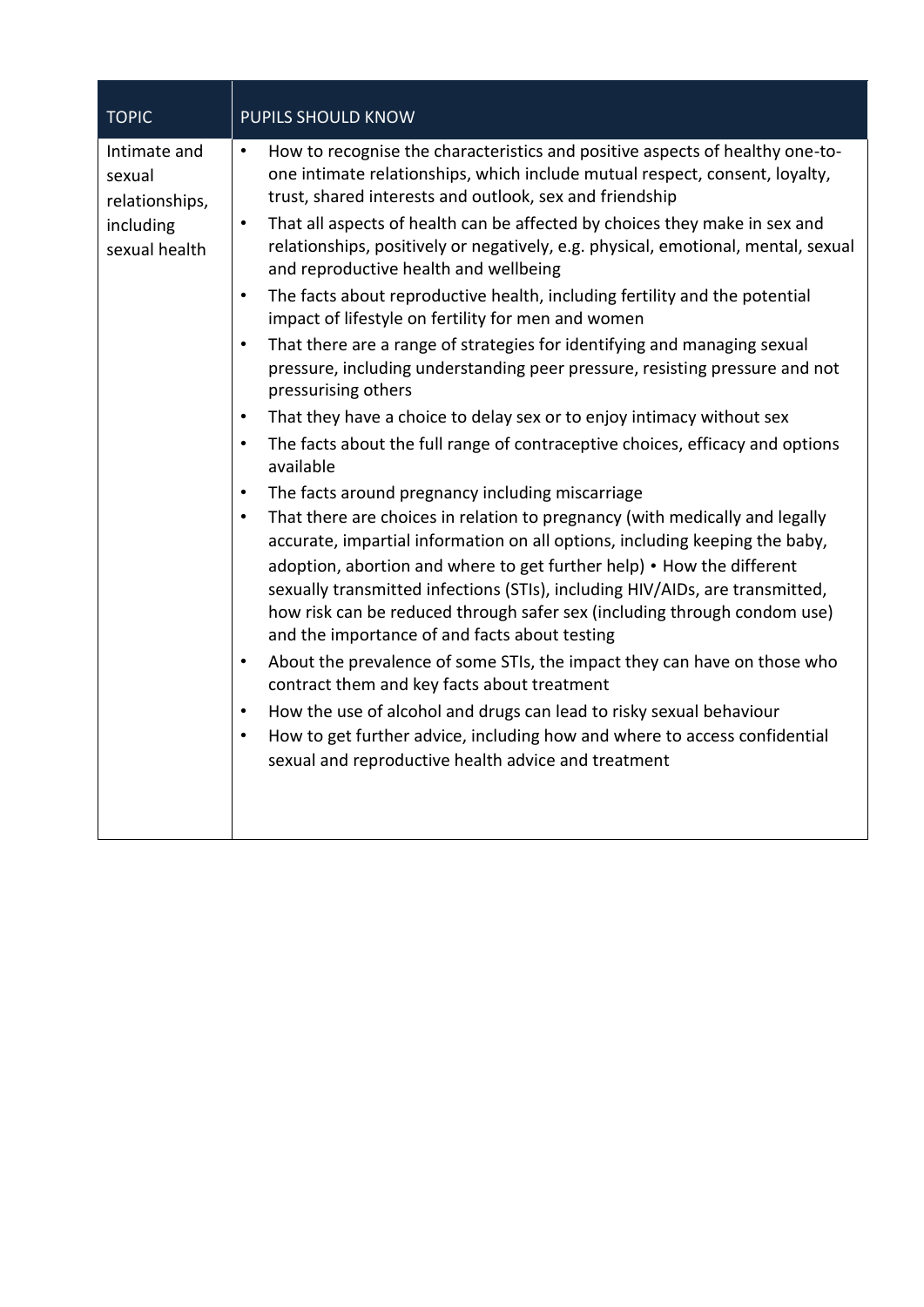## **Appendix 3: Request to withdraw form**

|                               | TO BE COMPLETED BY PARENTS/CARERS                           |              |                                                                                  |
|-------------------------------|-------------------------------------------------------------|--------------|----------------------------------------------------------------------------------|
| Name of                       |                                                             | <b>Class</b> |                                                                                  |
| child                         |                                                             |              |                                                                                  |
| Name of                       |                                                             | <b>Date</b>  |                                                                                  |
| parent                        |                                                             |              |                                                                                  |
|                               |                                                             |              | Reason for withdrawing from sex education within relationships and sex education |
|                               |                                                             |              |                                                                                  |
|                               |                                                             |              |                                                                                  |
|                               |                                                             |              |                                                                                  |
|                               |                                                             |              |                                                                                  |
|                               |                                                             |              |                                                                                  |
|                               |                                                             |              |                                                                                  |
|                               |                                                             |              |                                                                                  |
|                               |                                                             |              |                                                                                  |
|                               |                                                             |              |                                                                                  |
|                               |                                                             |              |                                                                                  |
|                               |                                                             |              |                                                                                  |
|                               |                                                             |              |                                                                                  |
|                               |                                                             |              |                                                                                  |
|                               |                                                             |              |                                                                                  |
|                               | Any other information you would like the school to consider |              |                                                                                  |
|                               |                                                             |              |                                                                                  |
|                               |                                                             |              |                                                                                  |
|                               |                                                             |              |                                                                                  |
|                               |                                                             |              |                                                                                  |
|                               |                                                             |              |                                                                                  |
|                               |                                                             |              |                                                                                  |
|                               |                                                             |              |                                                                                  |
|                               |                                                             |              |                                                                                  |
|                               |                                                             |              |                                                                                  |
|                               |                                                             |              |                                                                                  |
|                               |                                                             |              |                                                                                  |
|                               |                                                             |              |                                                                                  |
|                               |                                                             |              |                                                                                  |
|                               |                                                             |              |                                                                                  |
| Parent                        |                                                             |              |                                                                                  |
| signature                     |                                                             |              |                                                                                  |
| TO BE COMPLETED BY THE SCHOOL |                                                             |              |                                                                                  |
| <b>Agreed</b>                 |                                                             |              |                                                                                  |
| actions<br>from               |                                                             |              |                                                                                  |
| discussion                    |                                                             |              |                                                                                  |
| with                          |                                                             |              |                                                                                  |
| parent                        |                                                             |              |                                                                                  |
|                               |                                                             |              |                                                                                  |
|                               |                                                             |              |                                                                                  |
|                               |                                                             |              |                                                                                  |